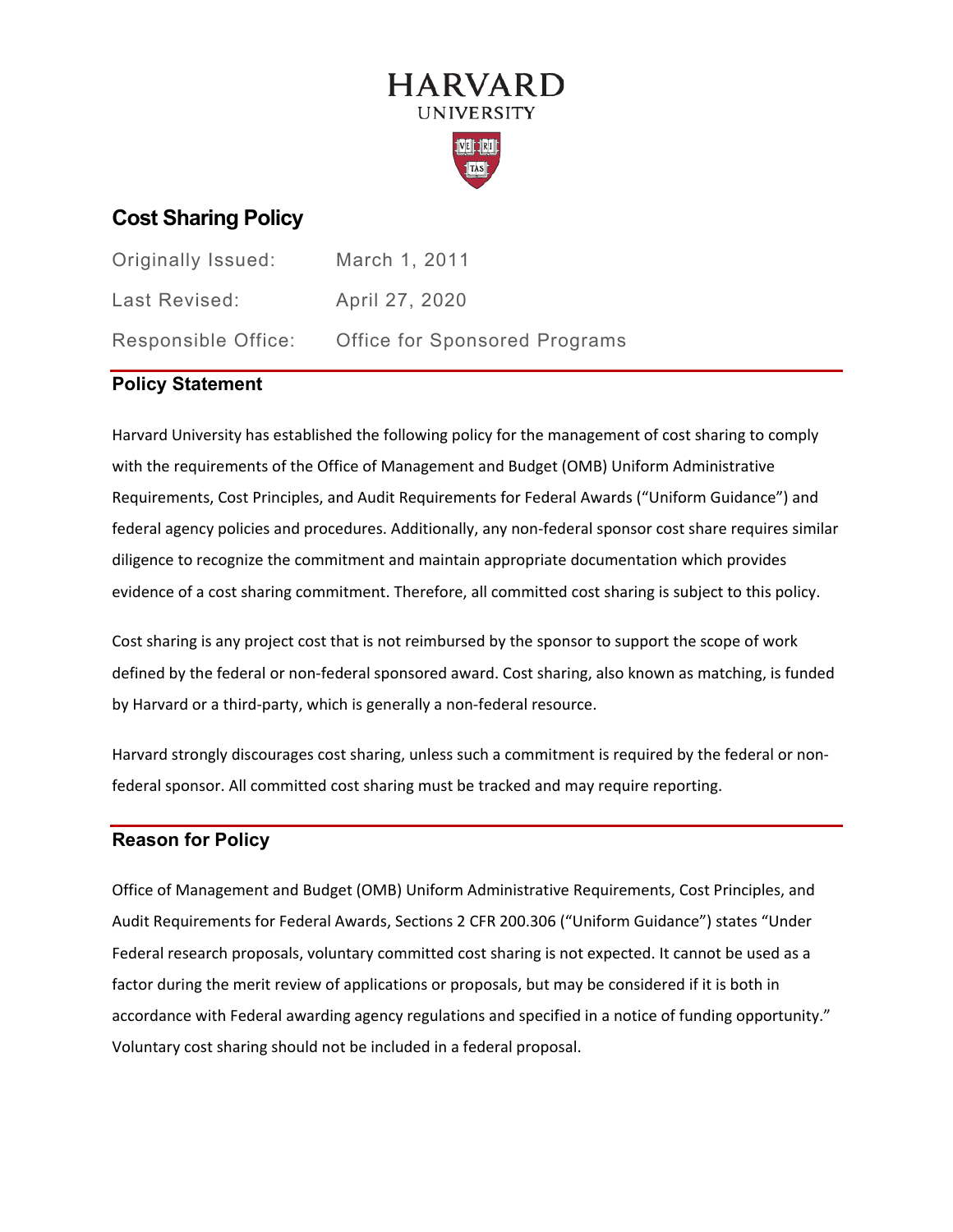Cost sharing expenditures must adhere to the same accounting, financial, legal, and regulatory requirements as direct cost expenditures on sponsored awards and must comply with the following:

- Federal or non-federal sponsored award terms and conditions
- Federal regulations including restrictions for procurement and airfare
- University and school/tub-level sponsored policies and guidelines
- Donor restrictions

For federally-funded sponsored awards, Uniform Guidance Section 200.306 requires that "cost sharing funds are a) verifiable from the University's records b) not included as contributions for any other federal award c) necessary and reasonable for the accomplishment of the project or program objectives d) are allowable under Subpart E Cost Principles e) not paid from another federal award and f) included in the approved budget when required by the Federal awarding agency."

Failure to appropriately document cost sharing commitments from verifiable official University records could result in audit findings and require the return of funds to the sponsor.

## **Who Must Comply**

All Principal Investigators (PIs) and administrators at Harvard University within all schools, units, divisions, University-wide initiatives, and centers who are involved with the administration and conduct of sponsored awards must comply with this policy

## **Types of Cost Sharing**

## **Mandatory Committed Cost Sharing**

Costs required as a condition of the award which must be tracked and may require reporting. This type of cost sharing is required by the Sponsor and must be included in the proposal.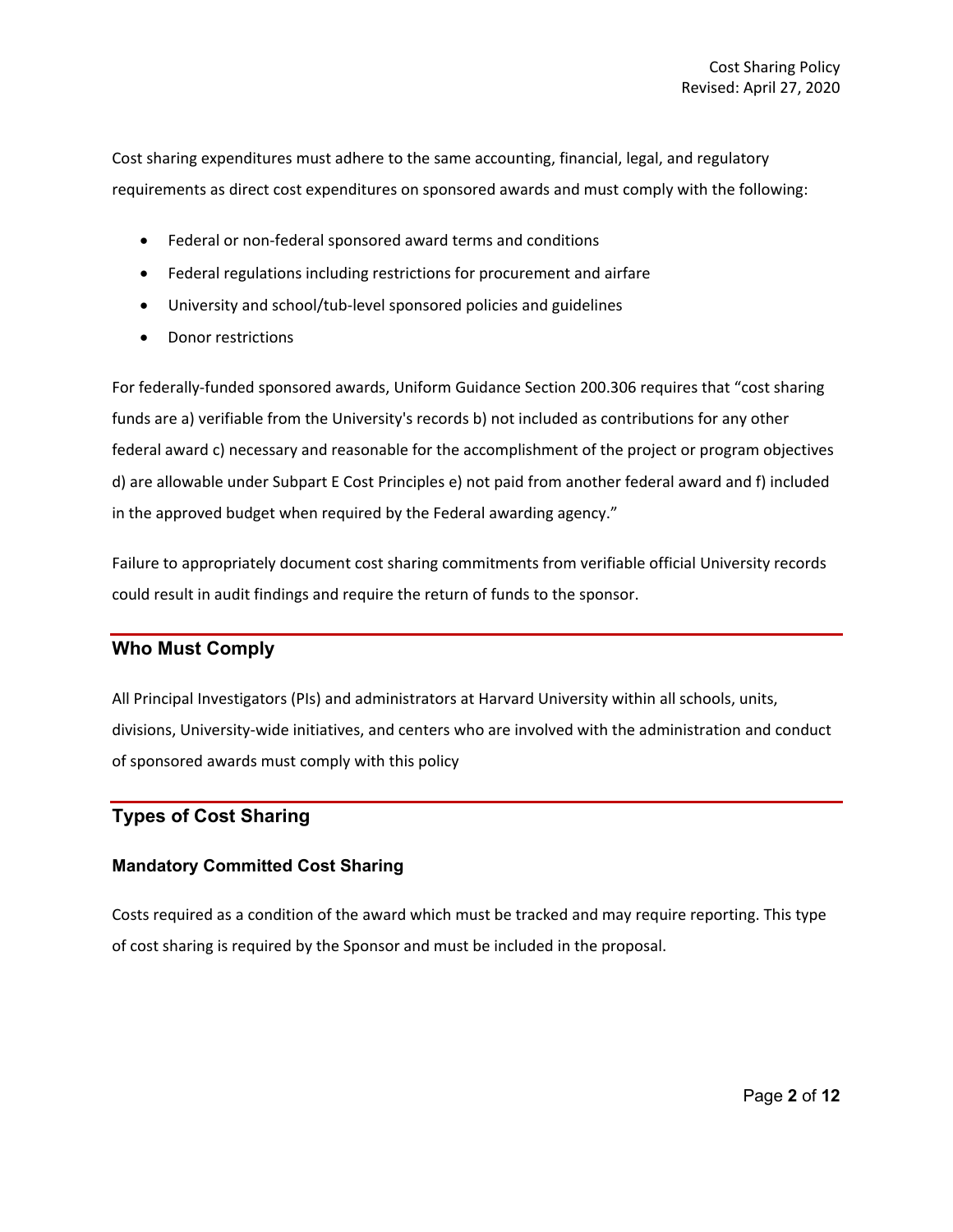#### **Voluntary Committed Cost Sharing**

Cost sharing specifically pledged by Harvard on a voluntary basis which is quantified in either the proposal budget and/or narrative and becomes a binding requirement of the award, must be tracked, and may require reporting. *Note: When a PI decides to use other funding source(s) to fulfill a proposed and budgeted effort commitment, that effort must be treated as voluntary committed cost sharing for both effort reporting and inclusion in Facilities and Administrative rate calculation purposes; however, reporting to the sponsor is not required.*

#### **Voluntary Uncommitted Cost Sharing**

Costs and effort that are not included as part of the submitted proposal or upon acceptance of the award. This does not need to be tracked or reported.

#### **Over-the-Cap Salary**

The portion of a faculty or staff member's salary and associated fringe benefits that exceed regulatory maximum imposed by the sponsor (e.g., National Institutes of Health and Department of Defense salary cap). Over-the-cap salary cannot be used to meet a mandatory or voluntary committed cost sharing requirement, since it is considered an unallowable cost to the sponsor. This should be tracked via companion account for effort reporting.

#### **In-Kind Cost Sharing**

In-kind cost sharing are contributions wherein the value can be readily determined, verified, documented, and justified but where no actual cash is transacted in securing the good or service comprising the contribution. When applicable, an estimated value of the in-kind cost sharing must be identified and documented based on the fair market value determined at the time of accepting the award. In-kind cost sharing must be tracked manually by the department/local unit managing the award.

*Refer to [Appendix A](#page-8-0) for sources of cost sharing and types of expenditures which can be cost shared.*

*Refer to [Appendix B](#page-11-0) for definition and applicable use of a companion account.*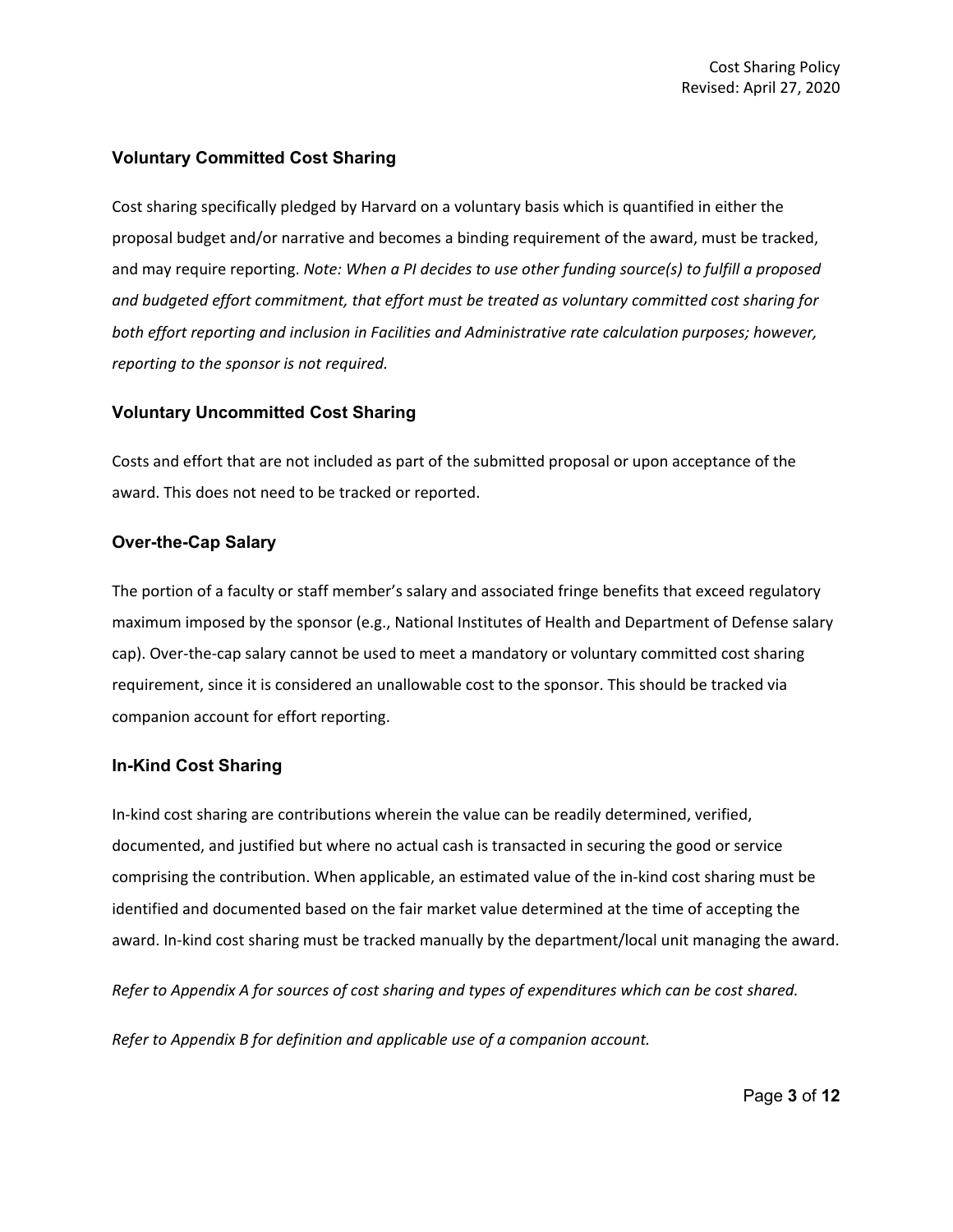## **Roles and Responsibilities**

The following roles and responsibilities are defined by this University policy. Please consult the Harvard [University Cost Sharing Procedure Guide](https://osp.finance.harvard.edu/files/office-for-sponsored-programs/files/cost_sharing_procedure_guide_april_2020.pdf) for more information. Implementation guidance may vary by school/tub.

## **PI & Department/Local Level Managing Units are responsible for the following:**

## *At Proposal*

- Identifying the type of committed cost sharing and ensuring the cost share budget includes expenditures that are allowable, allocable, reasonable, and consistently accounted for in accordance with University and sponsor policies
- Entering the cost sharing commitment in GMAS
- Obtaining department/local level managing unit approval and signatures prior to proposal submission to sponsor

## *Upon receipt of award and during the award period*

- Upon request from the submitting office (Office for Sponsored Programs (OSP), HSPH or HMS Office of Research Administration (ORA)), determining if there have been any changes in the proposed cost sharing commitment (e.g. increased or decreased amount)
- Confirming that funds are available for cost sharing as committed or providing an alternate source of funding to meet the commitment if adequate funds are not available
- Notifying submitting office and updating GMAS when there is a change in total cost sharing amount or in cost sharing source defined as follows:
	- o To or from University, Sponsored, In-kind, sub-recipient
	- o From one sponsored fund to another sponsored fund
	- o From one sub-recipient to another
	- o From one In-kind source and/or Description to another
- Monitoring the committed cost share through verifiable University records throughout the entire award period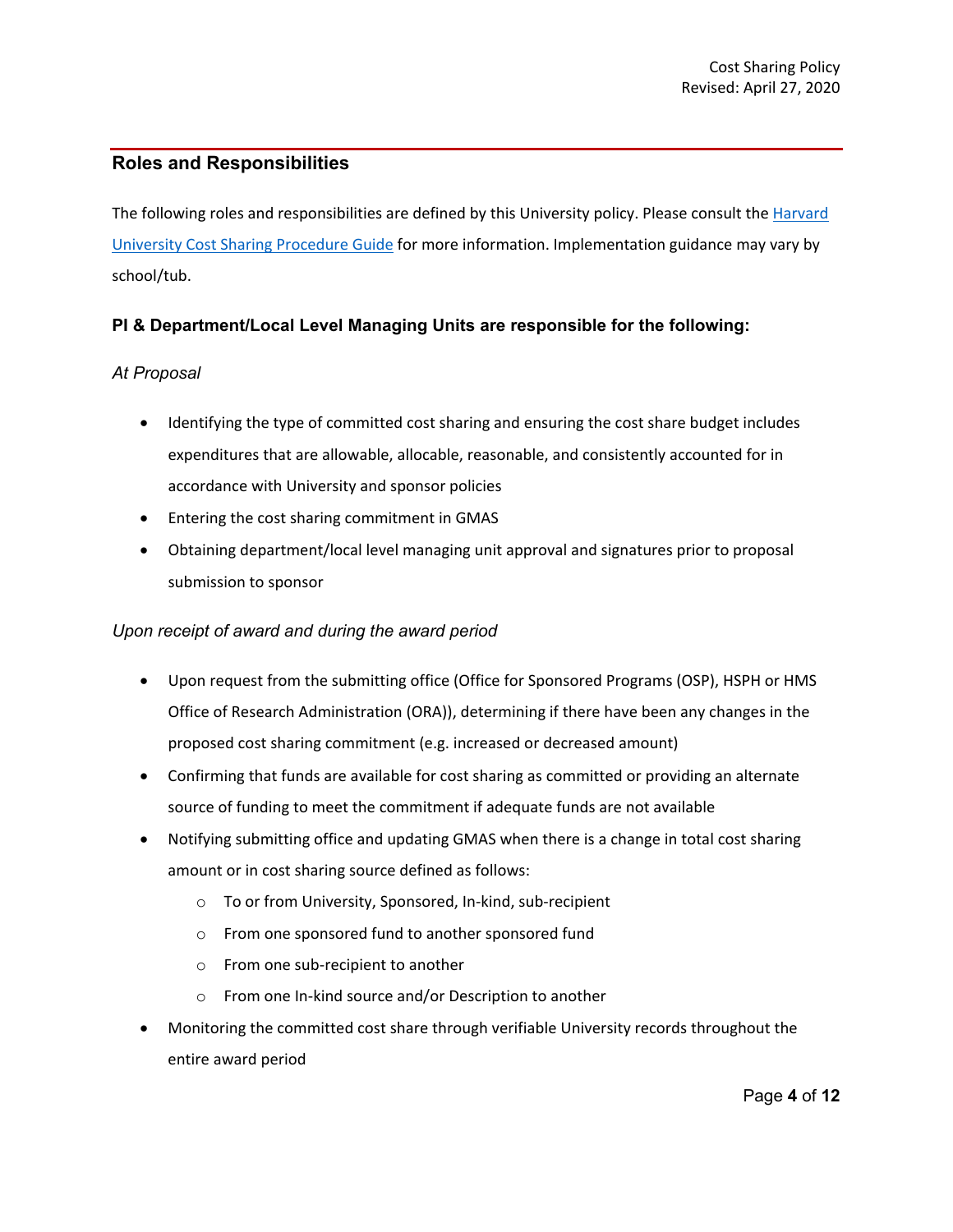- Using companion accounts with a sponsored activity and subactivity value with a non-sponsored fund, when required
- Providing cost sharing information to OSP Research Finance Team for reporting, if required by the sponsor

## *At Closeout*

- Providing cost sharing information and confirming the cost sharing commitment has been met (including any In-Kind contributions) and coordinating with OSP Research Finance to resolve any cost sharing discrepancies
- Reconciling cost share companion accounts
- Assuming any financial loss if cost sharing commitments are not met and sponsor does not approve a reduction of cost sharing commitment

## **School/Tub Level Officials are responsible for the following:**

#### *At Proposal*

• Reviewing proposal for cost sharing commitments and providing dean's/designee's approval

#### *Upon receipt of award and during the award period*

• Working closely with department/local level managing unit and PI to monitor committed cost share through verifiable University records throughout the entire award period

## *At Closeout*

• Coordinating with the department/local level managing unit and OSP Research Finance Team to resolve any cost sharing discrepancies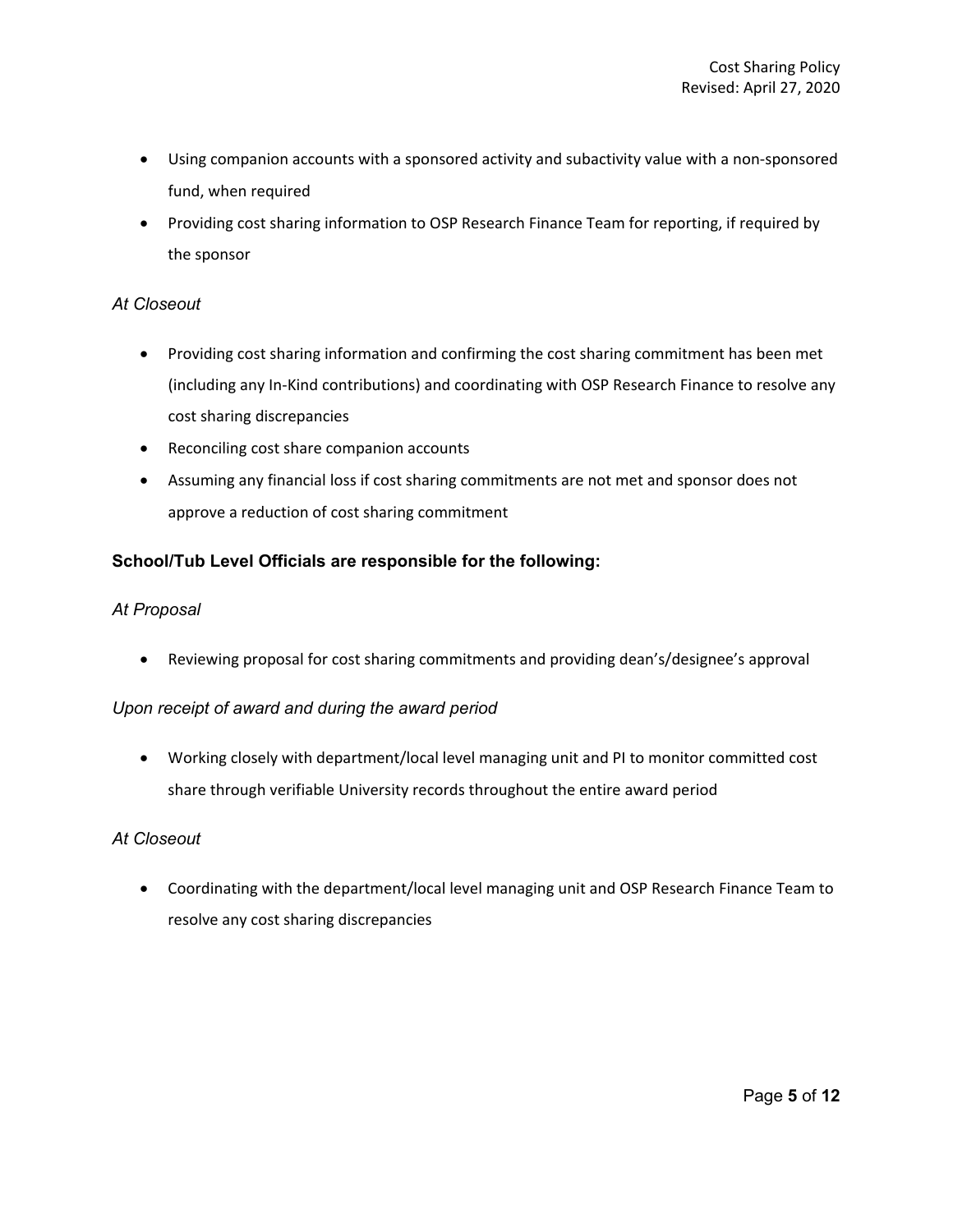## **Submitting Offices (OSP/ORA) are responsible for the following:**

#### *At Proposal*

• Reviewing proposals for cost sharing commitments and determining if the proposed cost sharing is allowable and in compliance with sponsor and University policies and ensuring the appropriate school- level approvals for cost sharing sources are obtained

#### *Upon receipt of award and during the award period*

- Determining whether there have been any changes to the proposed cost sharing commitments
- Confirming with the department/local level managing unit that committed cost sharing funds are available
- Requesting a renegotiation of the cost sharing commitment from the sponsor if cost sharing obligation cannot be fulfilled (Note: If the sponsor is unwilling to renegotiate the cost sharing terms of the award, the University may be forced to decline the award.)

## **OSP Research Finance Team is responsible for the following**

#### *During the award period and at award closeout*

- Confirming that the cost share commitment has been met and complies with University and sponsor policy
- Coordinating with department/local level managing unit to address and clarify potential cost sharing issues and, if necessary, resolve with school/tub-level officials
- Reporting cost share commitment to sponsor, if required

## **Related Policies**

- [Sponsored Expenditure Guidelines](https://osp.finance.harvard.edu/sponsored-expenditures-guidelines)
- **[Effort Reporting Policy](https://osp.finance.harvard.edu/effort-reporting-policy)**
- [Sponsored Financial Reporting and Close Out Policy](https://osp.finance.harvard.edu/sponsored-financial-reporting-and-closeout-policy)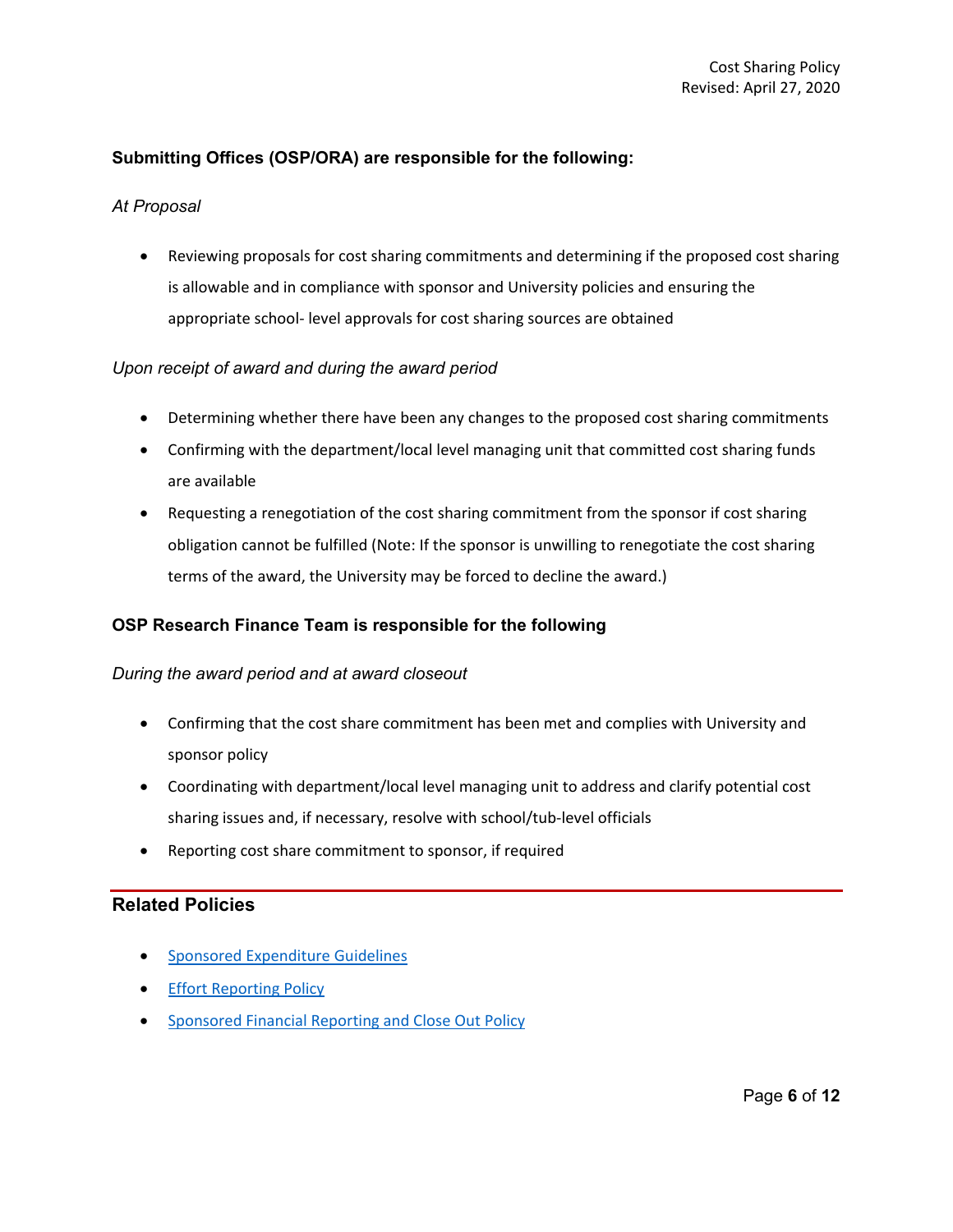## **Related Documents**

- [OMB Uniform Administrative Requirements, Cost Principles, and Audit Requirements for Federal](https://www.ecfr.gov/cgi-bin/text-idx?SID=3043b5614db348800aaabf75e7024dbf&mc=true&node=pt2.1.200&rgn=div5) [Awards](https://www.ecfr.gov/cgi-bin/text-idx?SID=3043b5614db348800aaabf75e7024dbf&mc=true&node=pt2.1.200&rgn=div5)
- [Memoranda 01-06 -- Clarification of OMB A-21](https://obamawhitehouse.archives.gov/omb/memoranda_m01-06/)
- [National Institutes of Health \(NIH\) Salary Cap Summary](https://grants.nih.gov/grants/policy/salcap_summary.htm)
- [Federal Acquisition Regulation: Limitation on Allowable Government Contractor Employee](https://www.federalregister.gov/documents/2016/09/30/2016-23204/federal-acquisition-regulation-limitation-on-allowable-government-contractor-employee-compensation) [Compensation Costs \(2016\)](https://www.federalregister.gov/documents/2016/09/30/2016-23204/federal-acquisition-regulation-limitation-on-allowable-government-contractor-employee-compensation) - Applies to federal contracts only
- [University Cost Sharing Procedure Guide](https://osp.finance.harvard.edu/files/office-for-sponsored-programs/files/cost_sharing_procedure_guide_april_2020.pdf)

## **Resources**

- [Cost Sharing FAQ](https://osp.finance.harvard.edu/files/office-for-sponsored-programs/files/cost_sharing_faqs_april_2020.pdf)
- [Completing the Cost Sharing Form at Proposal Job Aid](https://gmas.fss.harvard.edu/completing-cost-sharing-form-proposal)
- [Reviewing Cost Sharing Department Administrator Job Aid](https://gmas.fss.harvard.edu/reviewing-cost-sharing-department-administrator)
- [Reviewing Cost Sharing Central Administrator Job Aid](https://gmas.fss.harvard.edu/reviewing-cost-sharing-central-administrator)
- [Completing a Cost Sharing Request Job Aid](https://gmas.fss.harvard.edu/completing-cost-sharing-request)
- [GMAS Revision for Cost Sharing Central Office Operations Job Aid](https://gmas.fss.harvard.edu/cost-sharing-central-office-operations)

## **Contacts and Subject Matter Experts**

## **Office for Sponsored Programs:**

- Pre-award: [Joel Egland,](mailto:joel_egland@harvard.edu) [Lee Zagorski](mailto:lee_zagorski@harvard.edu)
- Post-award: [Marc Todesco](mailto:marc_todesco@harvard.edu)

## **School and Local Subject Matter Experts:**

- FAS Pre-award: [Jennifer Lech,](mailto:jennifer_lech@harvard.edu) [Jimmy Matejek-Morris](mailto:jmatejek@fas.harvard.edu)
- FAS Post-award: [Charlotte Gallant](mailto:cgallant@fas.harvard.edu)
- HGSE: [Tiffany Blackman](mailto:tiffany_blackman@harvard.edu)
- HMS[: Kelly Evans](mailto:kelly_evans@hms.harvard.edu)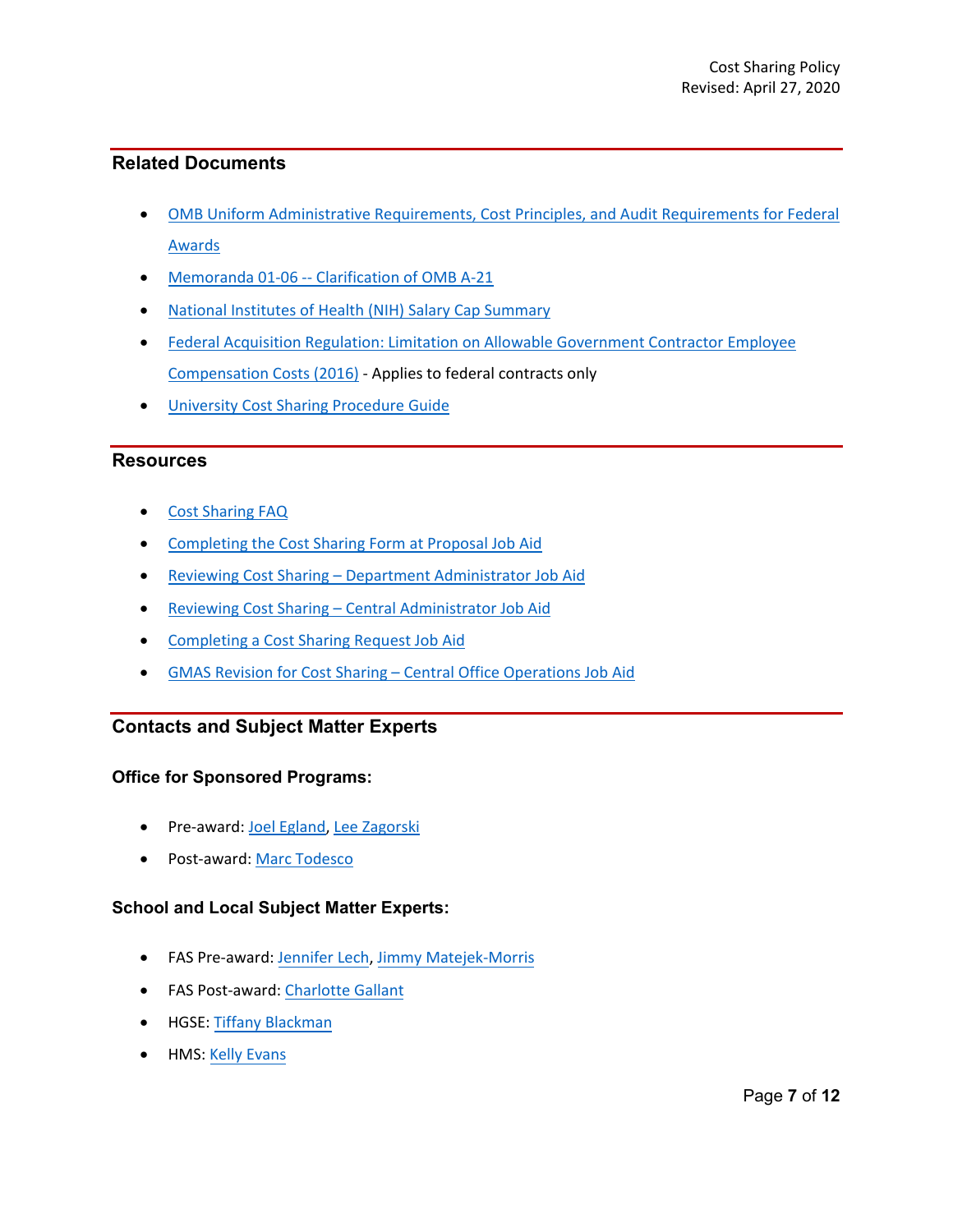- SEAS: [Pamela Baker-Webber](mailto:bakerwebber@fas.harvard.edu)
- SPH Pre-award: [Catalina Diaz](mailto:cdiaz@hsph.harvard.edu)
- HKS: [Charlene Arzigian,](mailto:charlene_arzigian@hks.harvard.edu) [Sarah Svenson](mailto:sarah_svenson@hks.harvard.edu)
- HDS: TBD

#### **Revision History**

- 7/25/13 Added to OSP website in PDF format
- 12/2/14 Updated references for the Uniform Guidance
- 3/8/2017 Changes represent a major revision.
	- o Reason for the Policy updated, Types of Costs Sharing updated, Basic Considerations section deleted, Sources of Cost Sharing moved to new *Appendix A*, Types of Costing moved to new *Appendix A*, Roles and Responsibilities section updated to include life cycle of cost sharing responsibilities, Related Policies removed and new added, Related Documents removed and new added, Resource section added, Forms section removed, Definitions section removed, *Appendix B Decision Chart for Cost Sharing Companion Account Coding* added, *Appendix C Cost Sharing Documentation Decision Chart* added.
- 11/30/2017 Added clarification that subactivity is part of the cost sharing companion account.
- 2/26/2018 Added clarification to "Reason for Policy" that cost sharing expenditure rules must comply with federal regulations including purchasing and airfare
- 4/27/2020 Due to the GMAS release of enhancements to the cost sharing module, removed references to the Harvard University Cost Sharing Form (HUSCF) and *Appendix C*. Updated Roles and Responsibilities to reflect that changes to Cost Sharing must be made in GMAS, and updated the types of changes that must be entered. Moved responsibility to confirm funds are available from the school to the department/local level managing unit. Updated department/local level managing unit responsibility to obtain department/local level managing unit approval rather than school approval at proposal. Updated language to consistently use "cost sharing" rather than "cost share"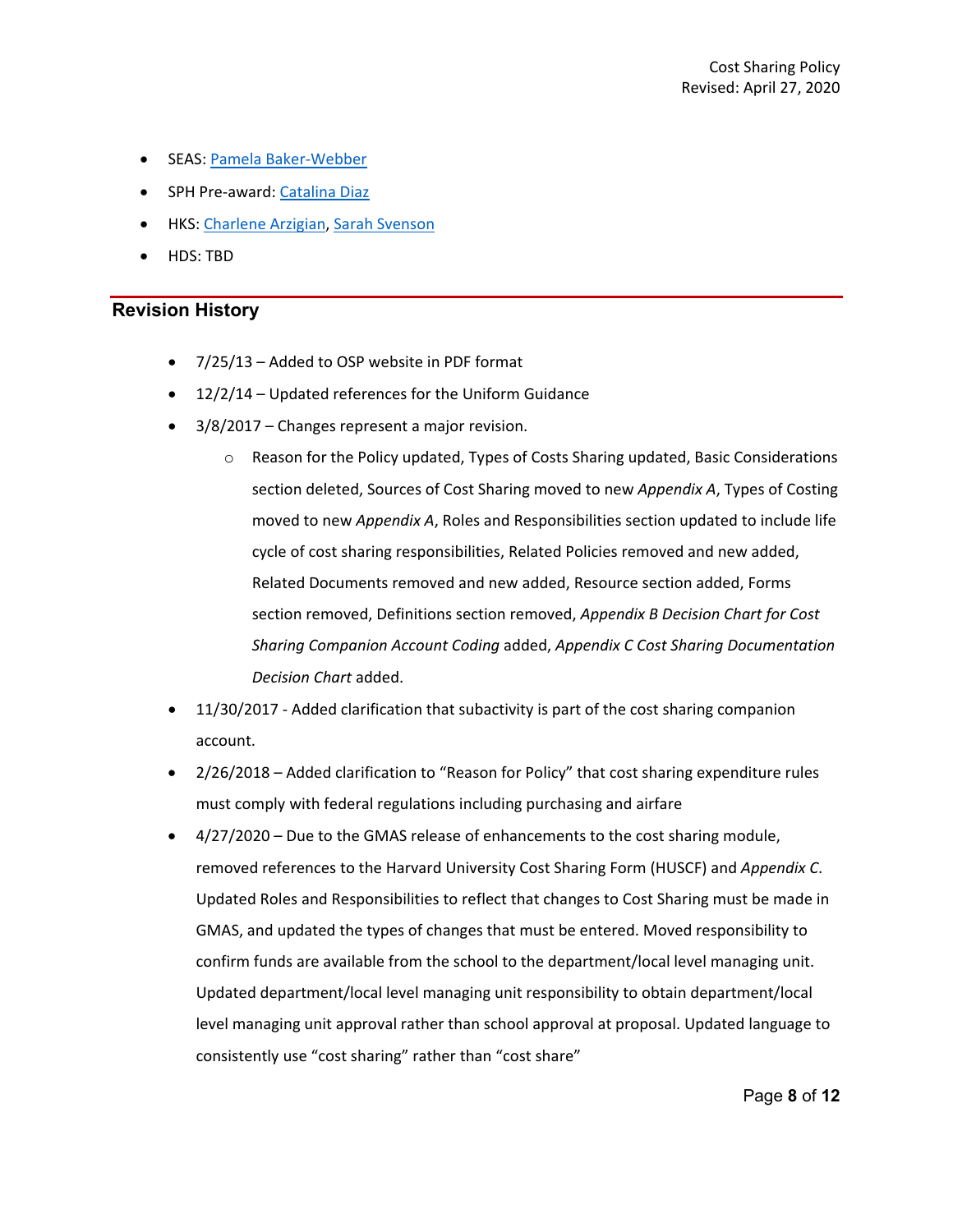# <span id="page-8-0"></span>**Appendix A**

## **Sources of Cost Sharing Contributions**

#### *University Contributions*

Commitments that are paid from University funds using gift, endowment, or other non-sponsored sources, as represented by the 000001- 054999 and 300000-699999 fund ranges.

#### *Sponsored Contributions (or Matching Funds)*

Commitments that are paid from non-federal sponsored awards at Harvard, as represented by the fund range 200000-299999. Prior approval or authorization must be obtained from non-federal sponsor providing the cost sharing commitment. These types of commitments must be tracked manually by the department or local unit managing the award.

## *In-Kind Cost Sharing*

In-kind cost sharing are those contributions wherein the value can be readily determined, verified, documented, and justified but where no actual cash is transacted in securing the good or service comprising the contribution. When applicable, an estimated value of the in-kind cost sharing should be determined and documented based on the fair market value at the time of the accepting award. In-kind cost sharing must be tracked manually by the department/local unit managing the award.

#### *Subrecipient Cost Sharing*

Commitments, expenses, or in-kind cost sharing made by subrecipients where Harvard is the prime awardee. Cost share is included in the subrecipient's proposal and documented in the subaward agreement. These types of cost sharing commitments cannot be tracked in Harvard's systems; therefore, the commitments must be verified manually by the department or local unit managing the award through subrecipient invoices.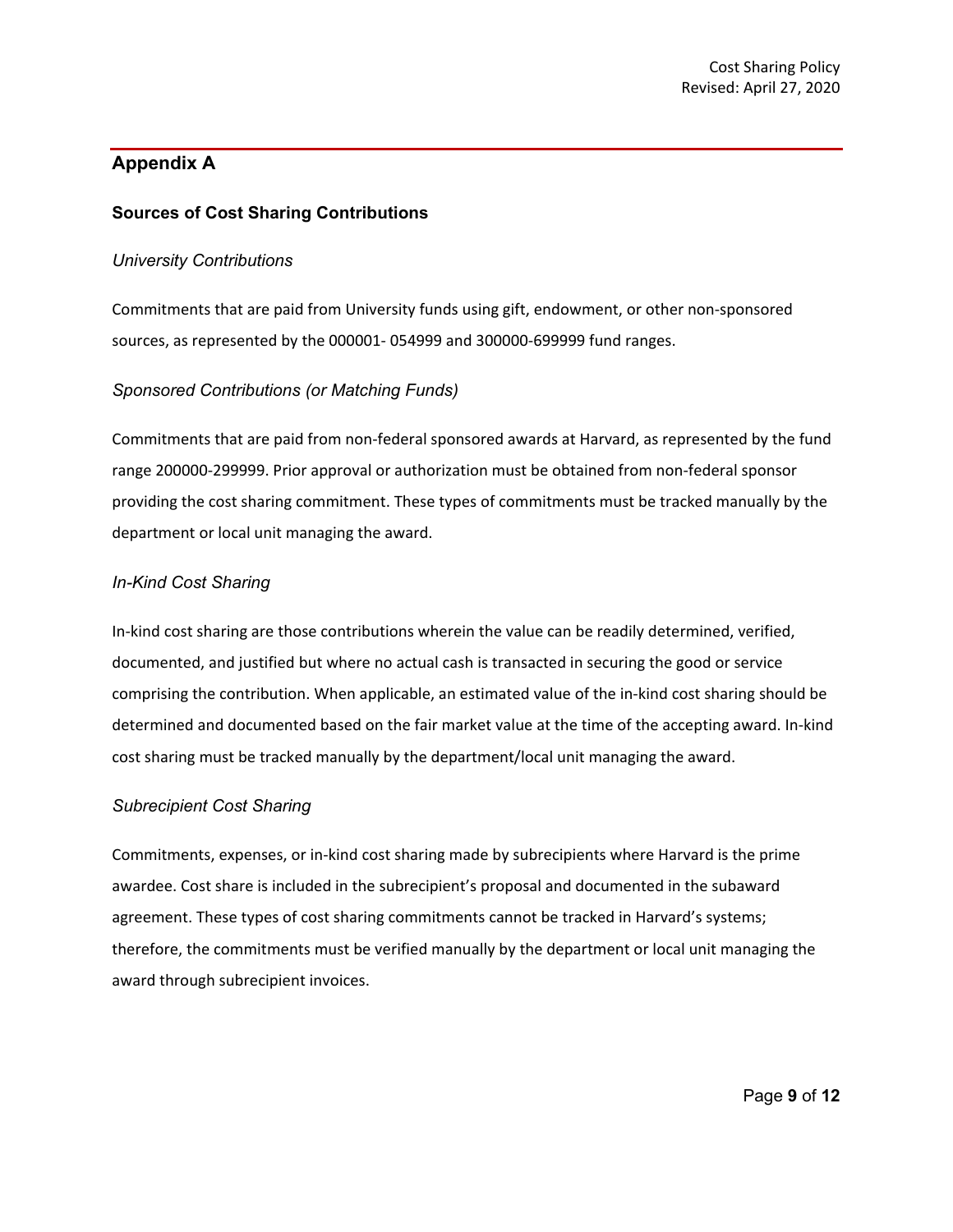## **Cost Sharing Expenditures Types**

Cost sharing commitments can be met using direct or indirect costs that are allowable, allocable, reasonable, and consistently accounted for in accordance with University and sponsor policies.

## *A. Direct Costs*

#### *1. Committed effort*

Salary and fringe benefits associated with faculty and staff committed effort. Note that over-the cap salary, or salary paid to an individual in excess of a sponsor-designated limit, cannot be used to meet a cost sharing commitment.

#### *2. Other direct costs*

Direct costs that are considered allowable on a sponsored award could be cost shared. Some examples include the following:

- Travel expenses (Note: Cost sharing for a federal award must comply with federal travel regulations including lowest economy airfare and the Fly America Act as outlined in the University Travel Policy.)
- Laboratory and other supplies
- Consultant costs and other professional services
- Equipment items that do not meet the capitalization threshold

The purchasing of goods and services as cost sharing expenses must comply with federal procurement requirements including use of the vendor justification form and debarment certification, as outlined in the University Procurement Policy.

#### *3. Equipment*

Moveable, tangible personal property with a useful life of one year or more and a per-unit acquisition cost of \$5,000 or more. Capital equipment includes scientific equipment, fabrications, and software. Capital equipment is recorded on the University's general ledger as a capital asset and expensed to the appropriate capital equipment object code.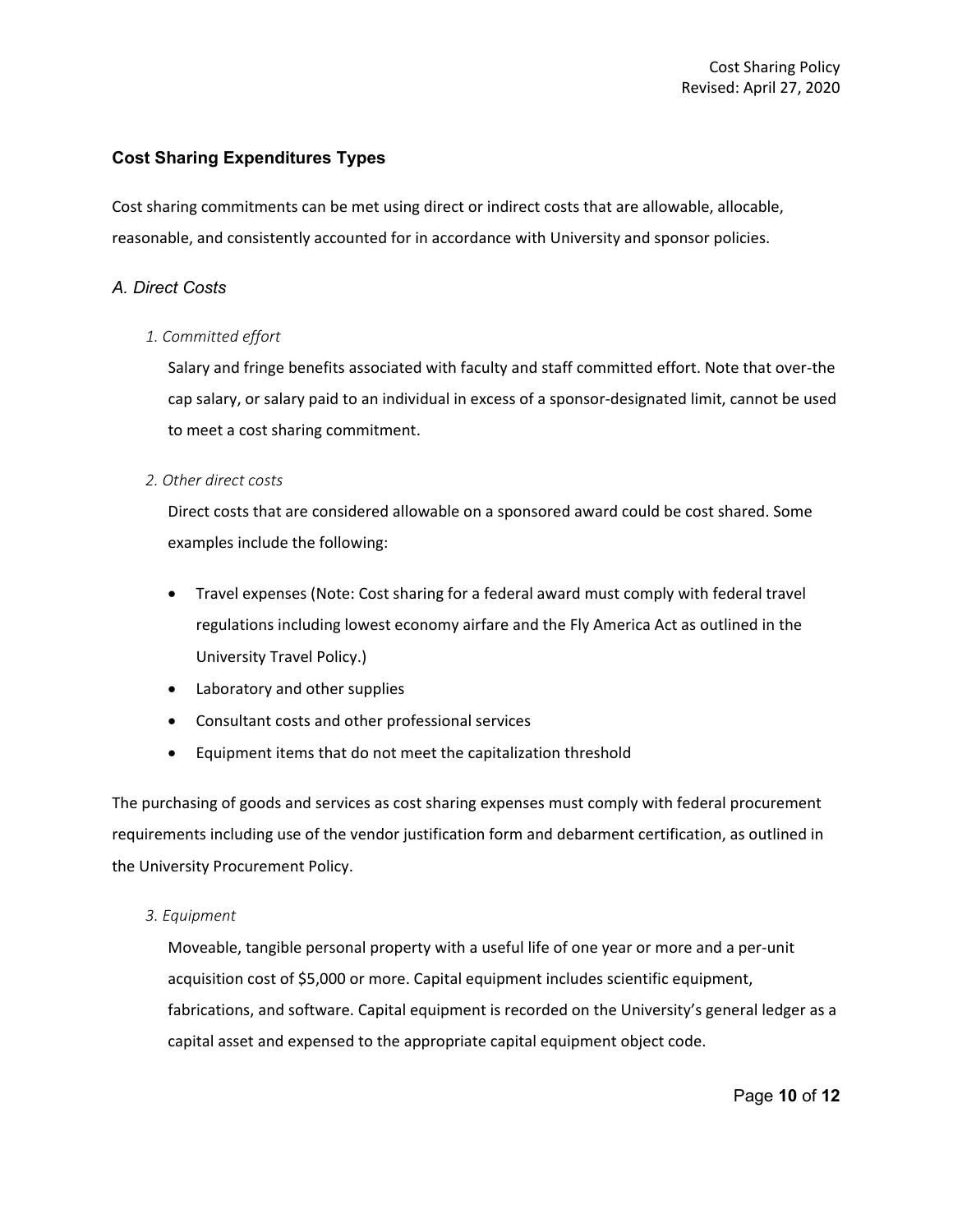Existing capital equipment cannot be offered as cost sharing. Rather than committing the use of existing Harvard-owned equipment as cost sharing, proposals should characterize the equipment as "available for the performance of the project at no direct cost to the sponsored award."

#### *B. Indirect Costs or Facilities and Administrative (F&A) Costs*

Indirect costs or F&A are costs that are incurred for common or joint objectives and, therefore, cannot be identified readily and specifically with a particular sponsored project, instructional activity, or any other institutional activity.

Indirect costs may be offered in a proposal to meet cost sharing requirements imposed by the sponsor and must be approved by the sponsor in order for the amount to be included as part of a cost sharing commitment.

Specifically, in the case of a federal award, the federal agency's approval can be based on the acceptance of a budget that clearly includes F&A as part of cost share or a specific approval by the agency. Without such approval the indirect costs cannot count toward cost sharing requirements.

#### *1. Unrecovered overhead*

The amount of indirect costs not recovered from a sponsor due to a sponsor funding an award with an indirect cost rate below the University's federally negotiated F&A rate. This type of unrecovered overhead cannot be included as part of cost sharing or matching without the prior approval of the sponsor.

#### *2. Overhead on cost shared University resources*

When direct costs using the University funds are included as cost sharing commitments, the associated indirect cost is not visible in General Ledger. Overhead on cost shared University resources may be included as part of the University cost sharing commitment only if it is approved by the sponsor.